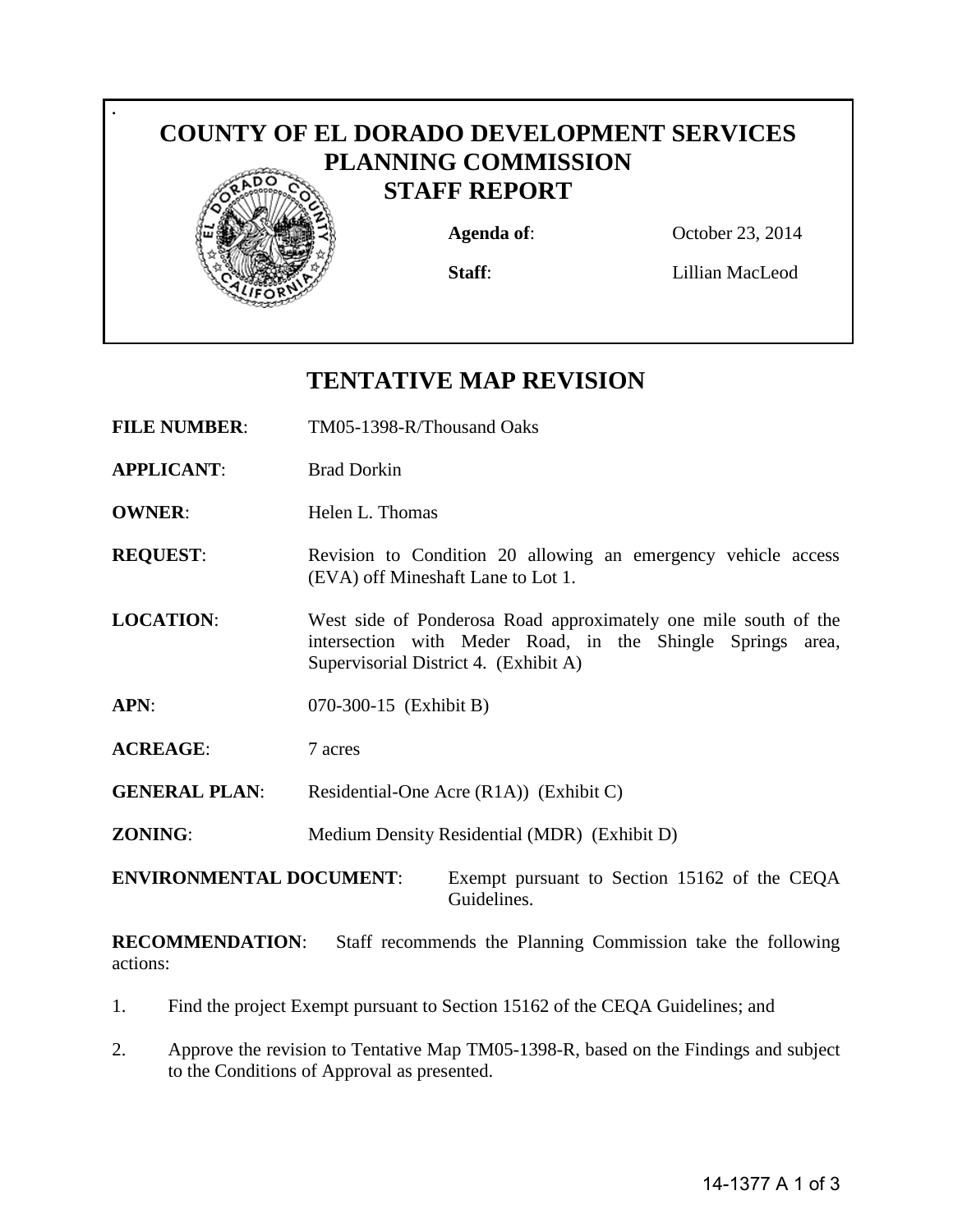### **STAFF ANALYSIS**

**Project Description:** The applicant is requesting a revision to Condition 20 allowing an emergency vehicle access (EVA) off Mineshaft Lane to Lot 1.

**Background:** Tentative Map TM05-1398, Thousand Oaks Unit 3, was approved by the Planning Commission on April 12, 2007 for a tentative subdivision map creating three lots ranging in size from 1.138 to 4.056 acres on the 8.4 acre site. Design waivers were approved for the following: a) irregular shaped lots and frontage for Lots 2 and 3 to be less than 100 feet as shown on the tentative map; and b) the existing driveway serving proposed Lots 2 and 3 to be improved to 10 feet wide with a fire safe turnout, rather than 24 feet wide as required by Standard Plan 101B. A driveway from St. Ives Court would provide access to Lot 1 while an improved existing driveway from Mineshaft Lane would provide access to Lots 2 and 3.

The approval was subsequently appealed and the Board of Supervisors directed that the tentative map be sent back to the Planning Commission for a parcel reduction. On January 10, 2008, the revised tentative subdivision map was approved, creating two lots ranging in size from 1.22 to 7.18 acres on the 8.4 acre site. The conditions of approval require improvements to the driveway from St. Ives Court that provides access to Lot 1, while Lot 2 will be accessed by a driveway from Mineshaft Lane. The driveway improvement required under Condition 25 is now under consideration for revision, so that fire-safe emergency access can be provided from Mineshaft Lane to Lot 1, thereby removing the need for expensive improvements to the existing driveway access off St. Ives Court.

#### **Analysis**

The applicant is requesting an emergency vehicle access (EVA) only off Mineshaft Lane to Lot 1 due to the approximately 600 foot length of the driveway from St. Ives Court to the existing residence as well as the drainage issues resulting from the on-site seasonal wetland. The driveway improvements involving widening and turnouts necessary to support an emergency response vehicle subject to these physical constraints will be cost-prohibitive for the applicant. As an EVA only, the revision will allow easier access and quicker response time for emergency calls generated on Lot 1, without unduly impacting the residents on Mineshaft Lane.

Staff recommends Condition 25 be revised to require the Mineshaft Lane driveway widened from its existing 10 feet to 12 feet to accommodate an emergency response vehicle pursuant to comment by the El Dorado County Fire Protection District.

In addition, Condition 19 requires encroachments permits on both roadways to Standard Plan 103B-1. Currently, access off St. Ives Court is consistent with County standards and will not require further permitting. Staff recommends revising Condition 19 to reflect this.

#### **Agency Comments**

Both the El Dorado County Transportation Division and Fire Protection District (FPD) agreed to the proposed revision to allow emergency access to Lot 1 from Mineshaft Lane. The FPD requested the approved driveway width be modified to require a 12 foot rather than 10 foot width. With approval of the revised tentative map, the FPD would put the revised emergency